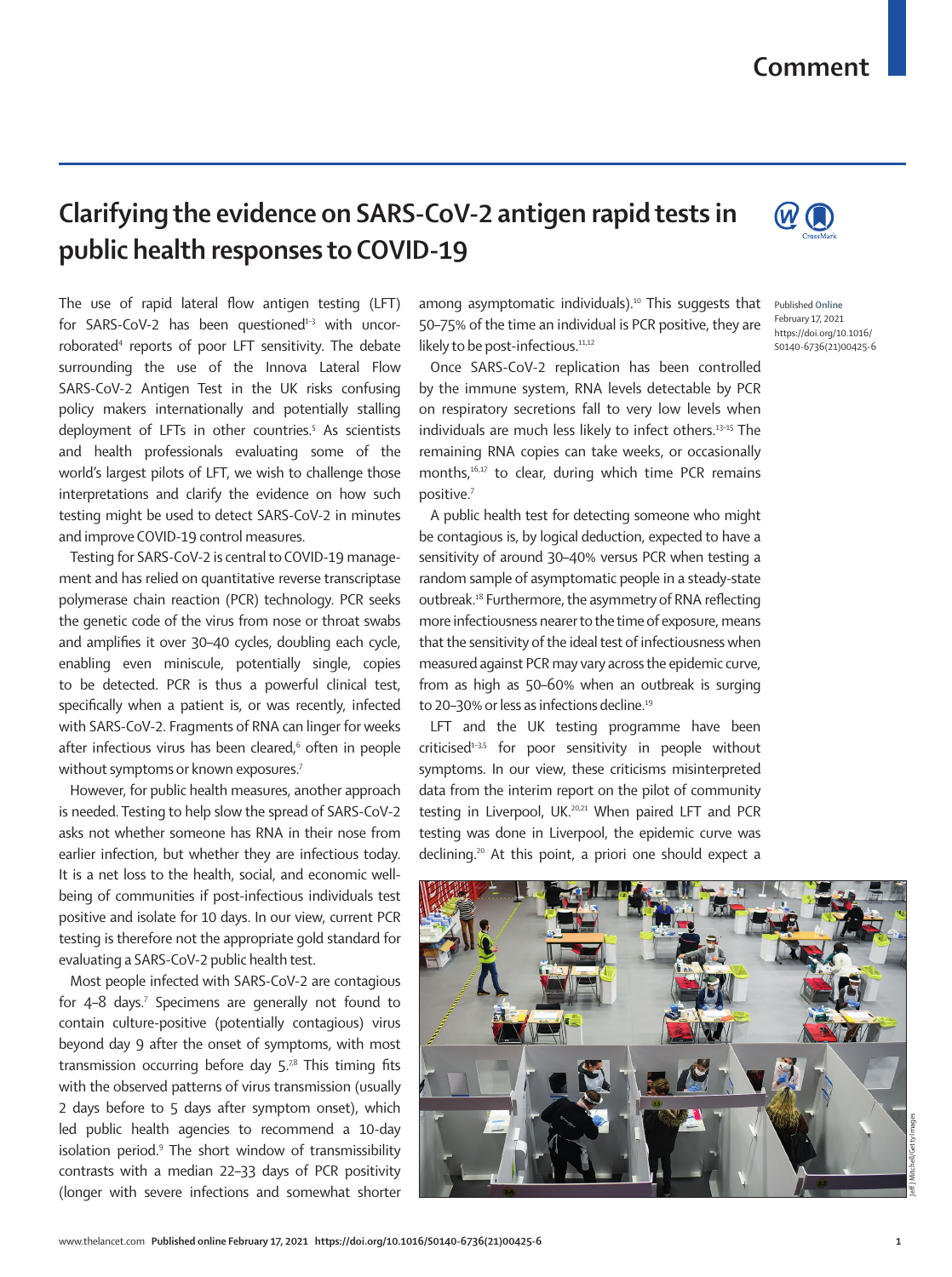public health test that is highly sensitive for detecting infectious virus to show low overall sensitivity relative to PCR in people without symptoms or known exposures.

Further confusion reigns over PCR cycle threshold (Ct) values, viral loads, and infectiousness. In the Liverpool pilot, Innova LFT picked up 19 of 24 (79%) samples with Ct below 20 and ten of 11 (91%) samples with Ct below 18.20 The 66% sensitivity in the Liverpool interim report<sup>20</sup> was based cautiously on Ct below or equal to 25 indicating viable virus. For the laboratory processing of the Liverpool samples, Ct values of 21–18 most likely reflect the 100000 to 1 million RNA copies per mL, quantities below which virus cultures usually become negative and transmission risks are low.22–24 Other laboratories place this threshold at a Ct of 30.<sup>24</sup> There is no international standardisation between laboratories and assays, leaving Ct calibration with viral load poorly reported and easy to misunderstand.

Early findings, widely reported, $3$  from a study by Ferguson and colleagues, $25$  suggested that LFT had only 3% sensitivity for detecting SARS-CoV-2 among PCR-positive students at Birmingham University. Test underperformance was implied to explain finding only two positive results among 7189 individuals tested with Innova LFT.<sup>25</sup> In that study,<sup>25</sup> in a random sample of 710 (10%) LFT-negative individuals there were six PCR-positive results. That finding was extrapolated to 60 cases in the whole cohort, giving an extrapolated sensitivity of two of 62 (3·2%). The Ct values from the six PCR-positive samples were projected to Ct values for the 60 cases (54 unobserved plus six observed); in all six observed cases, viral loads were very low (Ct ≥29 reflecting around <1000 RNA copies per mL in the laboratory used)—when LFT should be negative. By comparison, the Liverpool pilot saw virus levels 1000 to 1 million times higher.<sup>20</sup> In our view, the Birmingham study showed that PCR-positive asymptomatic students at a time of falling COVID-19 incidence had low viral loads compared with symptomatic members of the public attending testing centres and that LFT was working as expected.<sup>26</sup>

We wholeheartedly support healthy scientific debate to inform policies promptly. The COVID-19 road ahead looks challenging; therefore, we need big, bold actions across science and society, such as the Liverpool community testing pilot. The prompt evidence from such pilots can inform policies and help maintain public confidence in the public health responses needed to navigate this pandemic's onward path.

IEB, MG-F, and MGS received grant funding from the UK Department of Health and Social Care to evaluate LFT in the Liverpool pilot that is discussed in this Comment. IEB reports fees from AstraZeneca as chief data scientist adviser via Liverpool University and a senior investigator grant from the National Institute for Health Research (NIHR) outside the submitted work. MGS is Chair of the Infectious Disease Scientific Advisory Board and a minority shareholder in Integrum Scientific LLC, Greensboro, NC, USA, a company that has interests in COVID-19 testing but not with lateral flow technology, and reports grants from the NIHR, the Medical Research Council, and the Health Protection Research Unit in Emerging and Zoonotic Infections, University of Liverpool. MJM reports research funding by the US National Institutes of Health Director's Early Independence Award DP5-OD028145 and from Open Philanthropy and Good Ventures. TEP is supported by the NIHR Health Protection Research Unit in Healthcare Associated Infections and Antimicrobial Resistance at Oxford University in partnership with Public Health England (PHE), the NIHR Biomedical Research Centre, Oxford, and worked with PHE Porton on validation of LFT.

## *Michael J Mina, Tim E Peto, Marta García-Fiñana, Malcolm G Semple, \*Iain E Buchan* **[buchan@liverpool.ac.uk](mailto:buchan@liverpool.ac.uk)**

Center for Communicable Disease Dynamics, Department of Epidemiology and Department of Immunology and Infectious Diseases, Harvard T H Chan School of Public Health and Department of Pathology, Brigham and Women's Hospital, Harvard Medical School, Boston, MA, USA (MJM); Nuffield Department of Medicine, University of Oxford, Oxford, UK (TEP); Institute of Infection, Veterinary and Ecological Sciences, University of Liverpool, Liverpool, UK (MGS); Institute of Population Health, University of Liverpool, Liverpool L36 3GF, UK (MG-F, IEB)

- Deeks J, Raffle A, Gill M. Covid-19: government must urgently rethink lateral flow test roll out. *BMJ Opinion*, Jan 12, 2021. [https://blogs.bmj.com/](https://blogs.bmj.com/bmj/2021/01/12/covid-19-government-must-urgently-rethink-lateral-flow-test-roll-out) [bmj/2021/01/12/covid-19-government-must-urgently-rethink-lateral-flow](https://blogs.bmj.com/bmj/2021/01/12/covid-19-government-must-urgently-rethink-lateral-flow-test-roll-out)[test-roll-out](https://blogs.bmj.com/bmj/2021/01/12/covid-19-government-must-urgently-rethink-lateral-flow-test-roll-out) (accessed Feb 12, 2021).
- 2 Deeks J. Lateral flow tests cannot rule out SARS-CoV-2 infection. *BMJ* 2020; **371:** m4787.
- 3 Armstrong S. Covid-19: tests on students are highly inaccurate, early findings show. *BMJ* 2020; **371:** m4941.
- Fearon E, Davis E, Stage H, et al. A response to "Covid-19: Controversial rapid test policy divides doctors and scientists". *BMJ* 2021; published online Jan 12. <https://doi.org/10.1136/bmj.n81>.
- 5 Kmietowicz Z. Covid-19: controversial rapid test policy divides doctors and scientists. *BMJ* 2021; published online Jan 12. [https://doi.org/10.1136/](https://doi.org/10.1136/bmj.n81) [bmj.n81](https://doi.org/10.1136/bmj.n81).
- 6 van Kampen JJA, van de Vijver DAMC, Fraaij PLA, et al. Duration and key determinants of infectious virus shedding in hospitalized patients with coronavirus disease-2019 (COVID-19). *Nat Commun* 2021; **12:** 267.
- 7 Cevik M, Tate M, Lloyd O, et al. SARS-CoV-2, SARS-CoV, and MERS-CoV viral load dynamics, duration of viral shedding, and infectiousness: a systematic review and meta-analysis. *Lancet Microbe* 2021; **2:** e13–22.
- 8 Jefferson T, Spencer EA, Brassey J, Heneghan C. Viral cultures for COVID-19 infectious potential assessment—a systematic review. *Clin Infect Dis* 2020; published online Dec 3. https://doi.org/10.1093/cid/ciaa1764.
- WHO. Criteria for releasing COVID-19 patients from isolation: scientific brief. 2020. [https://www.who.int/news-room/commentaries/detail/criteria-for](https://www.who.int/news-room/commentaries/detail/criteria-for-releasing-covid-19-patients-from-isolation)[releasing-covid-19-patients-from-isolation](https://www.who.int/news-room/commentaries/detail/criteria-for-releasing-covid-19-patients-from-isolation) (accessed Feb 12, 2021).
- Sun J, Xiao J, Sun R, et al. Prolonged persistence of SARS-CoV-2 RNA in body fluids. *Emerg Infect Dis* 2020; **26:** 1834–38.
- 11 Bullard J, Dust K, Funk D, et al. Predicting infectious SARS-CoV-2 from diagnostic samples. *Clin Infect Dis* 2020; published online May 22. https://doi.org/10.1093/cid/ciaa638.
- 12 Eyre DW, Lumley SF, O'Donnell D, et al. Differential occupational risks to healthcare workers from SARS-CoV-2 observed during a prospective observational study. *Elife* 2020; **9:** e60675.
- 13 Basile K, McPhie K, Carter I, et al. Cell-based culture of SARS-CoV-2 informs infectivity and safe de-isolation assessments during COVID-19. *Clin Infect Dis* 2020; published online Oct 24. https://doi.org/10.1093/cid/ciaa1579.
- 14 Huang CG, Lee KM, Hsiao MJ, et al., Culture-based virus isolation to evaluate potential infectivity of clinical specimens tested for COVID-19. *J Clin Microbiol* 2020; **58:** e01068–20.